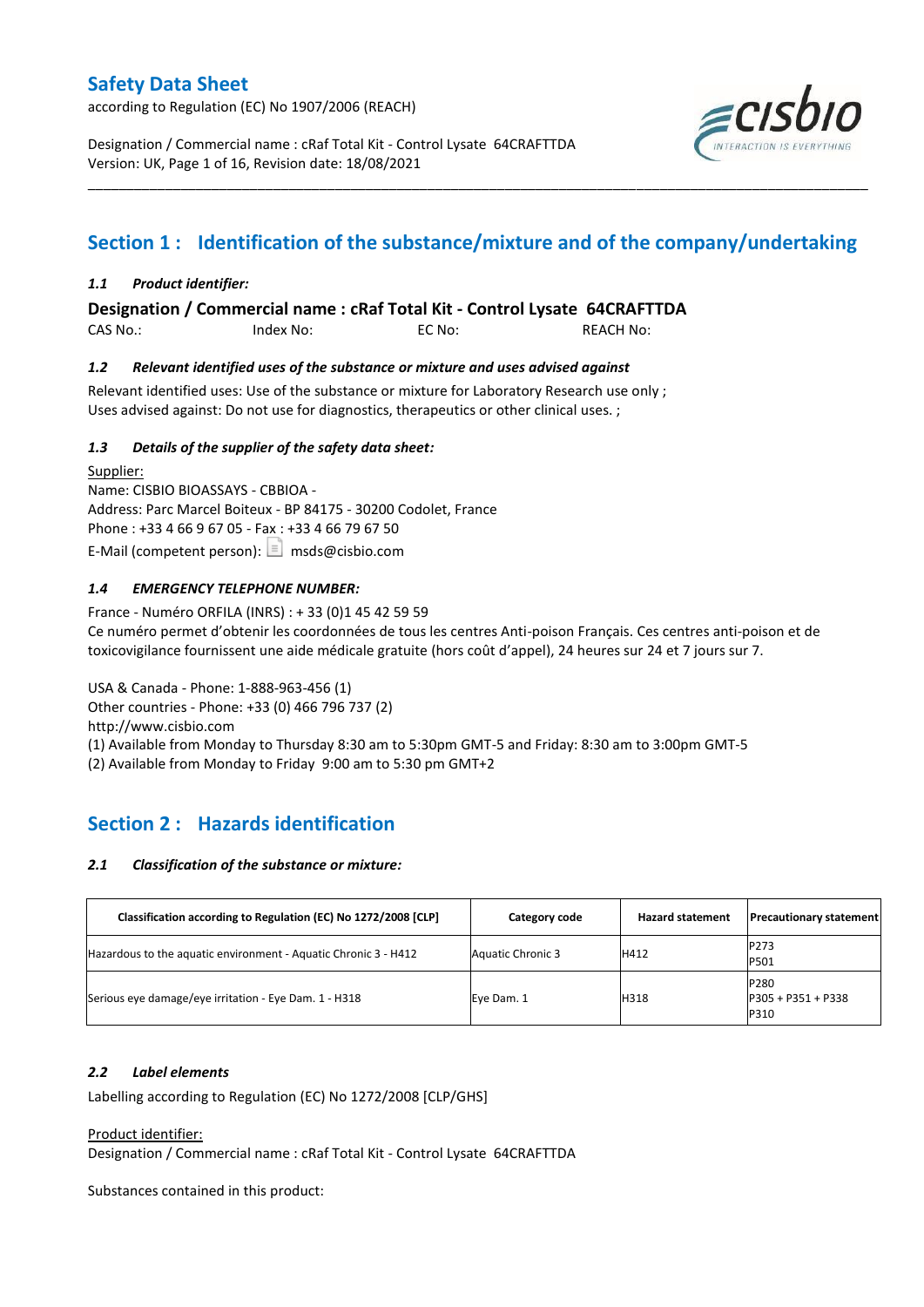according to Regulation (EC) No 1907/2006 (REACH)



#### Designation / Commercial name : cRaf Total Kit - Control Lysate 64CRAFTTDA Version: UK, Page 2 of 16, Revision date: 18/08/2021

| Substance name                                                                                   | CAS <sub>n</sub> ° | Index n° | $ECn$ <sup>°</sup> |
|--------------------------------------------------------------------------------------------------|--------------------|----------|--------------------|
| Poly (oxy-1,2-ethanediyl), alpha-(4-nonylphenyl)-omega-hydroxy-, branched 127087-87-0            |                    |          | 500-315-8          |
| Itrisodium tetraoxovanadate                                                                      | 13721-39-6         |          | 237-287-9          |
| Ethylenediamine-N,N,N1,N1-tetraacetic acid                                                       | 6381-92-6          |          |                    |
| Poly(oxy-1,2-ethanediyl), $\alpha$ -[4-(1,1,3,3-tetramethylbutyl)phenyl]- $\omega$ -<br>hydroxy- | 9002-93-1          |          |                    |

#### Hazard pictograms

GHS05-acid



Signal word: Danger

Hazard and precautionary statements:

| Code | <b>Hazard statments</b>                                                                                                                             |
|------|-----------------------------------------------------------------------------------------------------------------------------------------------------|
| H318 | Causes serious eye damage.                                                                                                                          |
| H412 | Harmful to aquatic life with long lasting effects                                                                                                   |
| P273 | Avoid release to the environment.                                                                                                                   |
| P280 | Wear protective gloves/protective clothing/eye protection/face protection.                                                                          |
|      | P305 + P351 + P338 IF IN EYES: Rinse cautiously with water for several minutes. Remove contact lenses, if present and easy to do. Continue rinsing. |
| P310 | Immediately call a POISON CENTER/doctor/                                                                                                            |
| P501 | Dispose of contents/container to                                                                                                                    |

#### *2.3 Other hazards*

The mixture contains substances classified as 'Substances of Very High Concern' (SVHC) published by the European CHemicals Agency (ECHA) under article 57 of REACH at levels of 0.1% or higher. This substance or mixture contains no components considered to be either persistent, bioaccumulative and toxic (PBT), or very persistent and very bioaccumulative (vPvB) at levels of 0.1% or higher ;

Adverse human health effects and symptoms: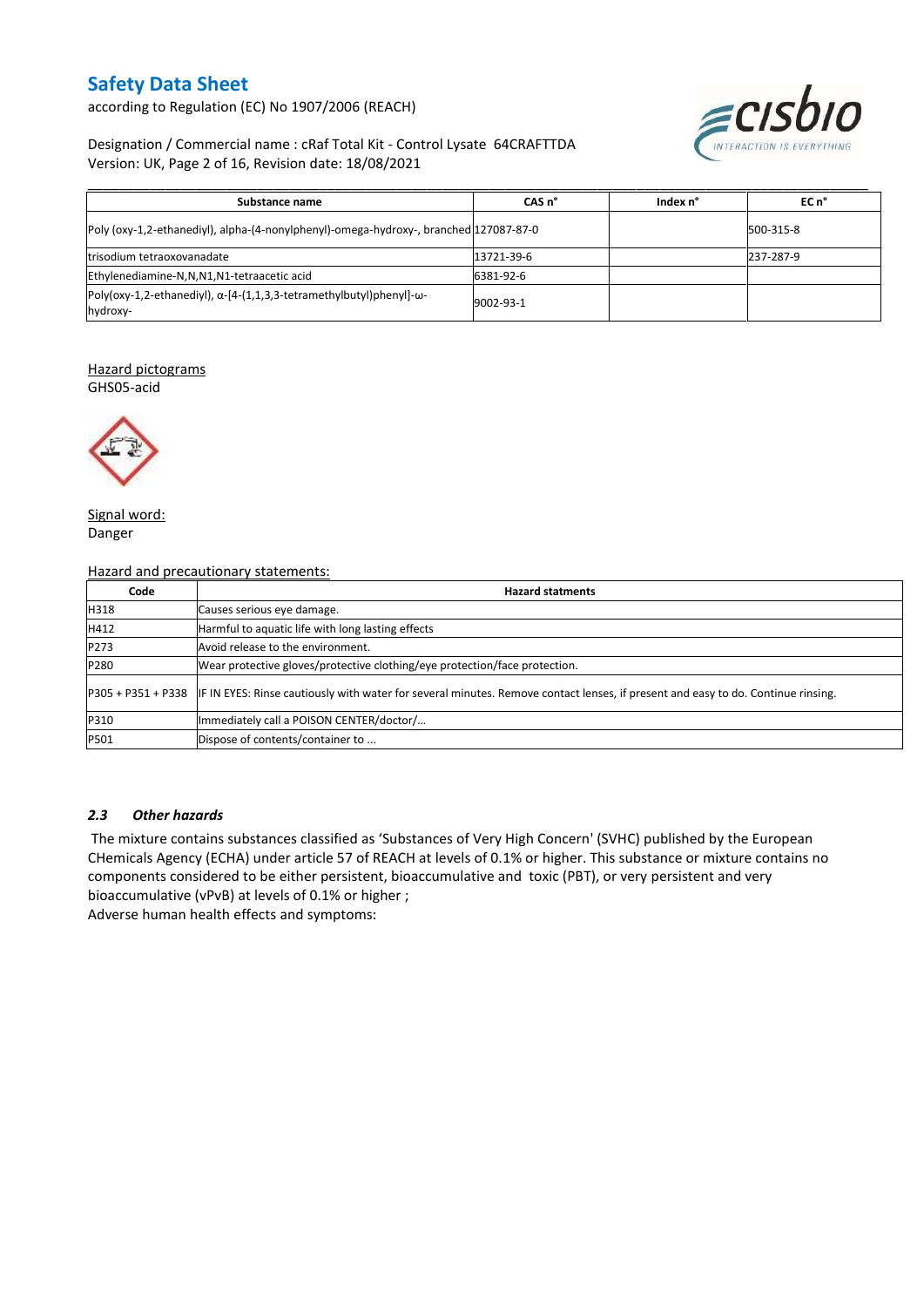according to Regulation (EC) No 1907/2006 (REACH)



Designation / Commercial name : cRaf Total Kit - Control Lysate 64CRAFTTDA Version: UK, Page 3 of 16, Revision date: 18/08/2021

## **Section 3 : Composition/information on ingredients**

#### *3.2 Mixtures*

Hazardous ingredients:

| Substance name                                                                                 | CAS n°      | Index n°     | EC n <sup>o</sup> | <b>Classification according Regulation (EC)</b><br>No. 1272 [CLP]                                                                                                                                                                        | Concentration<br>(%) | <b>SCL</b> | M-factor |
|------------------------------------------------------------------------------------------------|-------------|--------------|-------------------|------------------------------------------------------------------------------------------------------------------------------------------------------------------------------------------------------------------------------------------|----------------------|------------|----------|
| Poly(oxy-1,2-ethanediyl),<br>$\alpha$ -[4-(1,1,3,3-<br>tetramethylbutyl)phenyl]-<br>ω-hydroxy- | 9002-93-1   |              |                   | Acute toxicity - Acute Tox. 4 - H302 -<br>Oral<br>Hazardous to the aquatic environment -<br>Aquatic Chronic 2 - H411<br>Serious eye damage/eye irritation - Eye<br>Dam. 1 - H318<br>Skin corrosion/irritation - Skin Irrit. 2 -<br>H315  | < 10%                |            |          |
| Poly (oxy-1,2-ethanediyl),<br>alpha-(4-nonylphenyl)-<br>omega-hydroxy-,<br>branched            | 127087-87-0 |              | 500-315-8         | Acute toxicity - Acute Tox. 4 - H302 -<br>Oral<br>Acute toxicity - Acute Tox. 4 - H332 -<br>Inhalation<br>Hazardous to the aquatic environment -<br>Aquatic Chronic 2 - H411<br>Serious eye damage/eye irritation - Eye<br>Dam. 1 - H318 | < 10%                |            |          |
| sodium chloride                                                                                | 7647-14-5   |              | 231-598-3         |                                                                                                                                                                                                                                          | < 10%                |            |          |
| ethanol                                                                                        | 64-17-5     | 603-002-00-5 | 200-578-6         | Flammable liquid - Flam. Liq. 2 - H225                                                                                                                                                                                                   | $< 1\%$              |            |          |
| Ethylenediamine-<br>N,N,N1,N1-tetraacetic<br>acid                                              | 6381-92-6   |              |                   | Acute toxicity - Acute Tox. 4 - H332 -<br>Inhalation<br>Specific target organ toxicity - repeated<br>exposure - STOT RE 2 - H373                                                                                                         | $< 1\%$              |            |          |
| trisodium<br>tetraoxovanadate                                                                  | 13721-39-6  |              | 237-287-9         | Acute toxicity - Acute Tox. 4 - H302 -<br>Oral                                                                                                                                                                                           | $< 1\%$              |            |          |

\_\_\_\_\_\_\_\_\_\_\_\_\_\_\_\_\_\_\_\_\_\_\_\_\_\_\_\_\_\_\_\_\_\_\_\_\_\_\_\_\_\_\_\_\_\_\_\_\_\_\_\_\_\_\_\_\_\_\_\_\_\_\_\_\_\_\_\_\_\_\_\_\_\_\_\_\_\_\_\_\_\_\_\_\_\_\_\_\_\_\_\_\_\_\_\_\_\_\_\_\_

#### Additional information:

Full text of H- and EUH-phrases: see SECTION 16.

## **Section 4 : First aid measures**

#### *4.1 Description of first aid measures*

**General information**:Do not leave affected person unattended. ;

**Following inhalation**:In case of respiratory tract irritation, consult a physician. ;

**Following skin contact**:After contact with skin, wash immediately with water ;

**Following eye contact**:After contact with the eyes, rinse with water with the eyelids open for a sufficient length of time, then consult an ophthalmologist immediately. ;

**Following ingestion**:Do NOT induce vomiting. ;

**Self-protection of the first aider**:

#### *4.2 Most important symptoms and effects, both acute and delayed*

Symptoms:No known symptoms to date. ; Effects: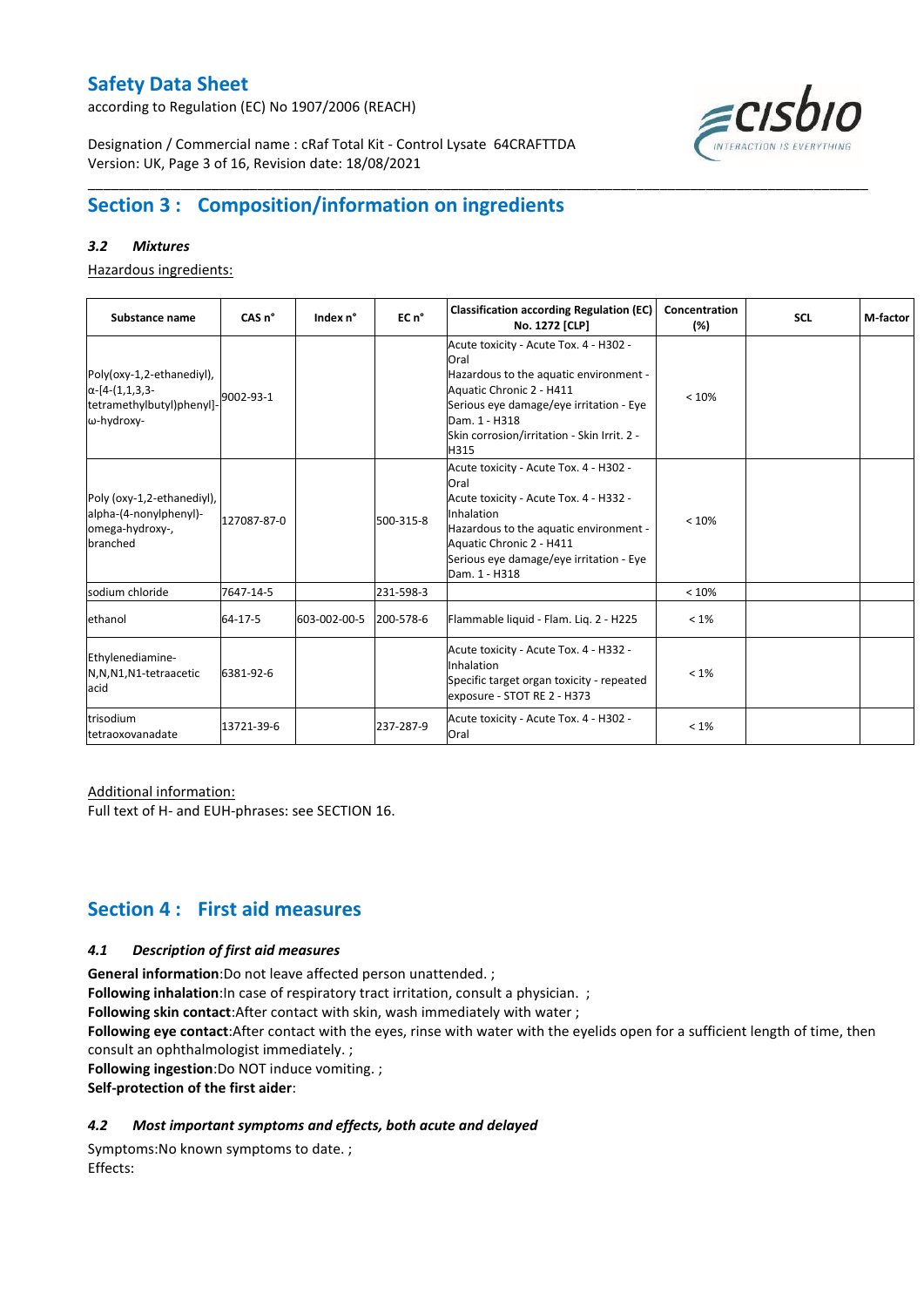according to Regulation (EC) No 1907/2006 (REACH)

Designation / Commercial name : cRaf Total Kit - Control Lysate 64CRAFTTDA Version: UK, Page 4 of 16, Revision date: 18/08/2021



#### *4.3 Indication of any immediate medical attention and special treatment needed*

Notes for the doctor:

## **Section 5 : Firefighting measures**

#### *5.1 Extinguishing media:*

**Suitable extinguishing media**:This product is not flammable. Use extinguishing agent suitable for type of surrounding fire ;

\_\_\_\_\_\_\_\_\_\_\_\_\_\_\_\_\_\_\_\_\_\_\_\_\_\_\_\_\_\_\_\_\_\_\_\_\_\_\_\_\_\_\_\_\_\_\_\_\_\_\_\_\_\_\_\_\_\_\_\_\_\_\_\_\_\_\_\_\_\_\_\_\_\_\_\_\_\_\_\_\_\_\_\_\_\_\_\_\_\_\_\_\_\_\_\_\_\_\_\_\_

#### *5.2 Special hazards arising from the substance or mixture*

Hazardous combustion products:/

#### *5.3 Advice for fire-fighters*

Wear Protective clothing.;

## **Section 6 : Accidental release measures**

#### *6.1 Personal precautions, protective equipment and emergency procedures*

Emergency procedures: Provide adequate ventilation. ;

#### *6.2 Environmental precautions*

Do not allow to enter into surface water or drains. ;

#### *6.3 Methods and material for containment and cleaning up*

For cleaning up:Suitable material for taking up: Absorbing material, organic ; Other information:

#### *6.4 Reference to other sections*

Additional information:

## **Section 7 : Handling and storage**

#### *7.1 Precautions for safe handling*

Protective measures: Advice on safe handling:Avoid contact with skin, eyes and clothes. ; Fire preventions:

Do not eat, drink or smoke in areas where reagents are handled. ; Advice on general occupational hygiene Handle in accordance with good industrial hygiene and safety practice ;

#### *7.2 Conditions for safe storage, including any incompatibilities*

Technical measures and storage conditions: Requirements for storage rooms and vessels: Keep container tightly closed. ; Hints on storage assembly: Materials to avoid: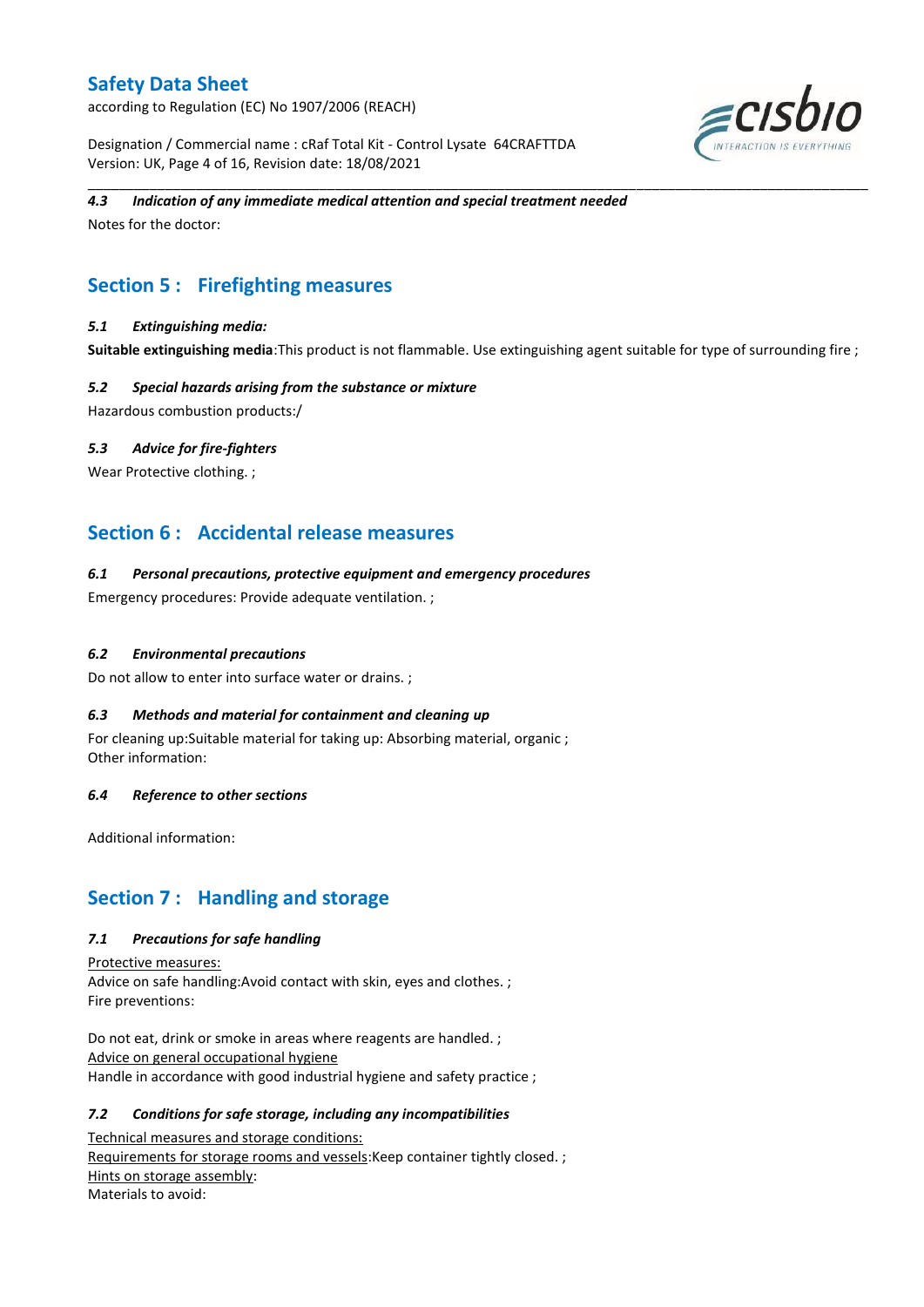according to Regulation (EC) No 1907/2006 (REACH)

Designation / Commercial name : cRaf Total Kit - Control Lysate 64CRAFTTDA Version: UK, Page 5 of 16, Revision date: 18/08/2021



Further information on storage conditions:

#### *7.3 Specific end uses:*

Recommendations on specific end uses: Observe technical data sheet. ;

## **Section 8 : Exposure controls/personal protection**

#### *8.1 Control parameters*

Preliminary remark:

#### 8.1.1 Occupational exposure limits:

• France

| Source:                    | Informations relatives à la réglementation VME (France) : ED 984, 07.2012 |               |            |           |            |           |  |
|----------------------------|---------------------------------------------------------------------------|---------------|------------|-----------|------------|-----------|--|
| <b>Substance</b>           | EC No.                                                                    | <b>CAS-No</b> | VLE(mg/m3) | VLE (ppm) | VME(mg/m3) | VME (ppm) |  |
| 13472-36-1                 |                                                                           | 13472-36-1    |            |           |            |           |  |
| 13721-39-6 / 237-<br>287-9 | 237-287-9                                                                 | 13721-39-6    |            |           |            |           |  |
| 6381-92-6                  |                                                                           | 6381-92-6     |            |           |            |           |  |
| 64-17-5 / 200-578-<br>6    | 200-578-6                                                                 | 64-17-5       | 9500       | 5000      | 1900       | 1000      |  |
| 68412-54-4 / 500-<br>209-1 | 500-209-1                                                                 | 68412-54-4    |            |           |            |           |  |
| 7647-14-5 / 231-<br>598-3  | 231-598-3                                                                 | 7647-14-5     |            |           |            |           |  |

\_\_\_\_\_\_\_\_\_\_\_\_\_\_\_\_\_\_\_\_\_\_\_\_\_\_\_\_\_\_\_\_\_\_\_\_\_\_\_\_\_\_\_\_\_\_\_\_\_\_\_\_\_\_\_\_\_\_\_\_\_\_\_\_\_\_\_\_\_\_\_\_\_\_\_\_\_\_\_\_\_\_\_\_\_\_\_\_\_\_\_\_\_\_\_\_\_\_\_\_\_

#### • Spain

| Source:                    | Limites de Exposicion Profesional para Agentes Quimicos en Espana<br>Instituto Nacional de Seguridad e Higiene en el Trabajo<br>June 2015 |               |                |              |                |              |  |
|----------------------------|-------------------------------------------------------------------------------------------------------------------------------------------|---------------|----------------|--------------|----------------|--------------|--|
| Substance                  | EC-No.                                                                                                                                    | <b>CAS-No</b> | VLA-EC (mg/m3) | VLA-EC (ppm) | VLA-ED (mg/m3) | VLA-ED (ppm) |  |
| 13472-36-1                 |                                                                                                                                           | 13472-36-1    |                |              |                |              |  |
| 13721-39-6 / 237-<br>287-9 | 237-287-9                                                                                                                                 | 13721-39-6    |                |              |                |              |  |
| 6381-92-6                  |                                                                                                                                           | 6381-92-6     |                |              |                |              |  |
| 64-17-5 / 200-578-<br>6    | 200-578-6                                                                                                                                 | 64-17-5       | 1.91           |              |                |              |  |
| 68412-54-4 / 500-<br>209-1 | 500-209-1                                                                                                                                 | 68412-54-4    |                |              |                |              |  |
| 7647-14-5 / 231-<br>598-3  | 231-598-3                                                                                                                                 | 7647-14-5     |                |              |                |              |  |

**•** Germany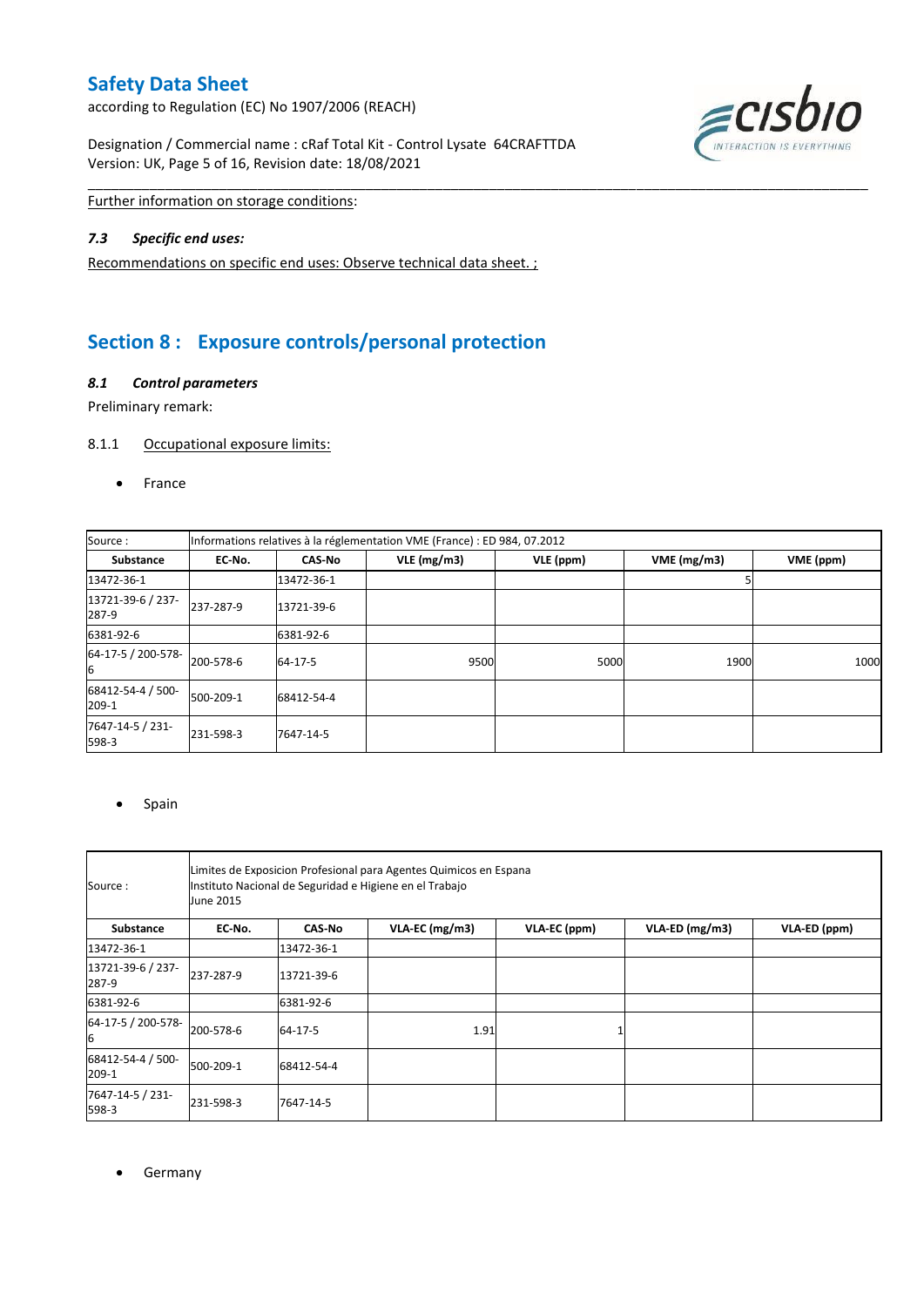according to Regulation (EC) No 1907/2006 (REACH)



Designation / Commercial name : cRaf Total Kit - Control Lysate 64CRAFTTDA Version: UK, Page 6 of 16, Revision date: 18/08/2021

| Source:                | TRGS 900, June 2015, BAuA |               |             |           |  |  |  |
|------------------------|---------------------------|---------------|-------------|-----------|--|--|--|
| Substance              | EC-No.                    | <b>CAS-No</b> | AGW (mg/m3) | AGW (ppm) |  |  |  |
| 13472-36-1             |                           | 13472-36-1    |             |           |  |  |  |
| 13721-39-6 / 237-287-9 | 237-287-9                 | 13721-39-6    |             |           |  |  |  |
| 6381-92-6              |                           | 6381-92-6     |             |           |  |  |  |
| 64-17-5 / 200-578-6    | 200-578-6                 | 64-17-5       | 960         | 500       |  |  |  |
| 68412-54-4 / 500-209-1 | 500-209-1                 | 68412-54-4    |             |           |  |  |  |
| 7647-14-5 / 231-598-3  | 231-598-3                 | 7647-14-5     |             |           |  |  |  |

\_\_\_\_\_\_\_\_\_\_\_\_\_\_\_\_\_\_\_\_\_\_\_\_\_\_\_\_\_\_\_\_\_\_\_\_\_\_\_\_\_\_\_\_\_\_\_\_\_\_\_\_\_\_\_\_\_\_\_\_\_\_\_\_\_\_\_\_\_\_\_\_\_\_\_\_\_\_\_\_\_\_\_\_\_\_\_\_\_\_\_\_\_\_\_\_\_\_\_\_\_

- Italia
- **•** Greece
- $\bullet$  UK
- OSHA (USA)

| Source:                             | Occupational Safety and Health Administration (OSHA) Permissible Exposure Limits (PELS) from 29 CFR 1910.1000 |               |                                                                            |                                                                               |                                                                      |                                                                        |
|-------------------------------------|---------------------------------------------------------------------------------------------------------------|---------------|----------------------------------------------------------------------------|-------------------------------------------------------------------------------|----------------------------------------------------------------------|------------------------------------------------------------------------|
| <b>Substance</b>                    | EC-No.                                                                                                        | <b>CAS-No</b> | <b>OSHA Permissible</b><br><b>Exposure Limit (PEL)</b><br>8-hour TWA (ppm) | <b>OSHA Permissible</b><br><b>Exposure Limit (PEL) 8-</b><br>hour TWA (mg/m3) | <b>OSHA Permissible</b><br><b>Exposure Limit (PEL)</b><br>STEL (ppm) | <b>OSHA Permissible</b><br><b>Exposure Limit (PEL)</b><br>STEL (mg/m3) |
| 13472-36-1                          |                                                                                                               | 13472-36-1    |                                                                            |                                                                               |                                                                      |                                                                        |
| 13721-39-6 / 237-<br>287-9          | 237-287-9                                                                                                     | 13721-39-6    |                                                                            |                                                                               |                                                                      | 0.05                                                                   |
| 6381-92-6                           |                                                                                                               | 6381-92-6     |                                                                            |                                                                               |                                                                      |                                                                        |
| 64-17-5 / 200-578-6 200-578-6       |                                                                                                               | 64-17-5       | 1000                                                                       | 1900                                                                          |                                                                      |                                                                        |
| 68412-54-4 / 500-<br>209-1          | 500-209-1                                                                                                     | 68412-54-4    |                                                                            |                                                                               |                                                                      |                                                                        |
| 7647-14-5 / 231-598-231-598-3<br>IЗ |                                                                                                               | 7647-14-5     |                                                                            |                                                                               |                                                                      |                                                                        |

#### 8.1.2 Biological limit values (Germany):

| Source:                | List of recommended health-based biological limit values (BLVs) and biological guidance values (BGVs), June 2014 |            |               |           |  |  |
|------------------------|------------------------------------------------------------------------------------------------------------------|------------|---------------|-----------|--|--|
| Substance              | EC No.                                                                                                           | CAS-No     | $BLV$ (mg/m3) | BLV (ppm) |  |  |
| 13472-36-1             |                                                                                                                  | 13472-36-1 |               |           |  |  |
| 13721-39-6 / 237-287-9 | 237-287-9                                                                                                        | 13721-39-6 |               |           |  |  |
| 6381-92-6              |                                                                                                                  | 6381-92-6  |               |           |  |  |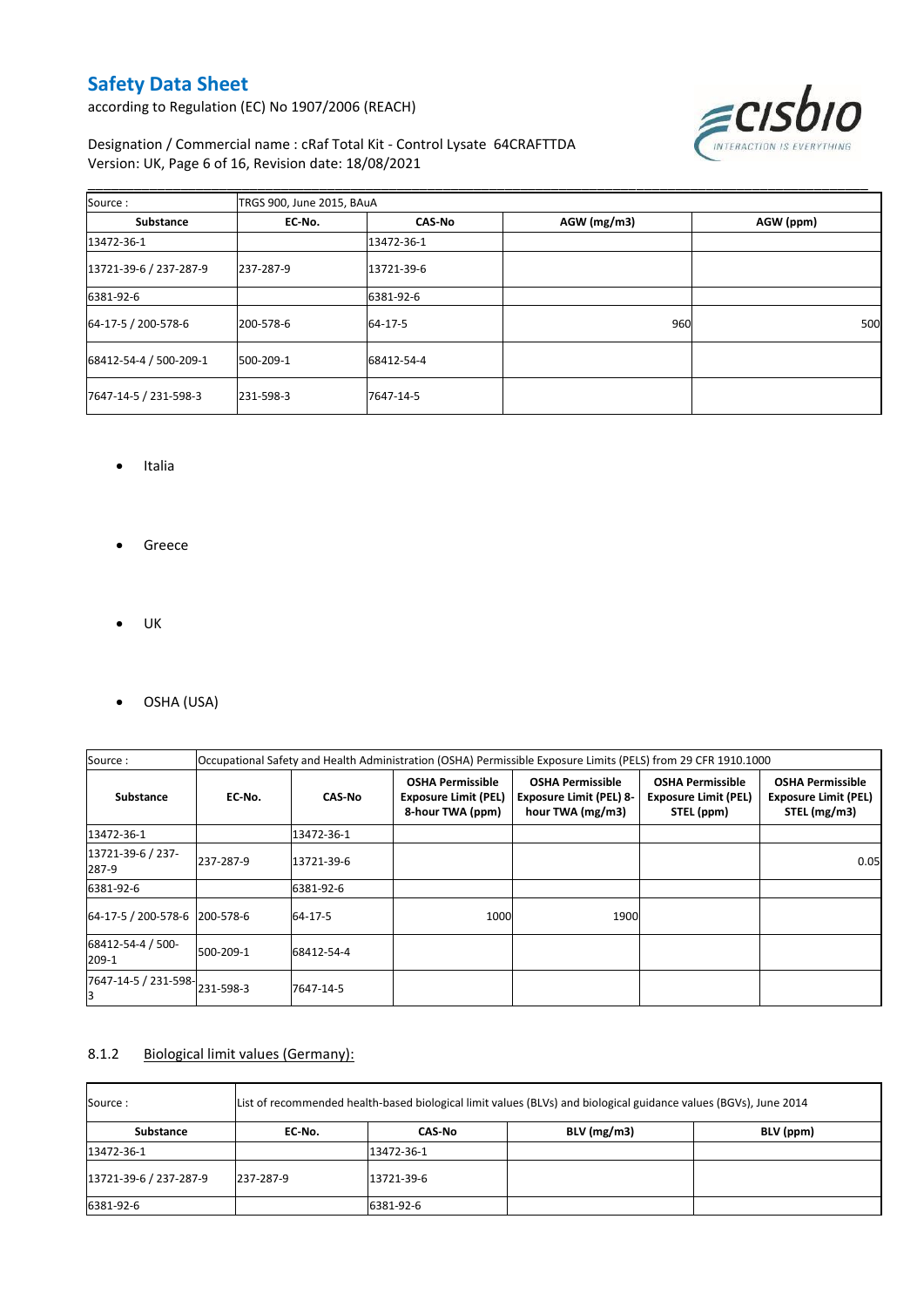according to Regulation (EC) No 1907/2006 (REACH)



#### Designation / Commercial name : cRaf Total Kit - Control Lysate 64CRAFTTDA Version: UK, Page 7 of 16, Revision date: 18/08/2021

| 64-17-5 / 200-578-6    | 200-578-6 | 64-17-5    |  |
|------------------------|-----------|------------|--|
| 68412-54-4 / 500-209-1 | 500-209-1 | 68412-54-4 |  |
| 7647-14-5 / 231-598-3  | 231-598-3 | 7647-14-5  |  |

#### 8.1.3 Exposure limits at intended use (Germany):

| Source:                | TRGS 903, November 2015, BAuA |               |             |           |  |  |  |
|------------------------|-------------------------------|---------------|-------------|-----------|--|--|--|
| Substance              | EC-No.                        | <b>CAS-No</b> | BGW (mg/m3) | BGW (ppm) |  |  |  |
| 13472-36-1             |                               | 13472-36-1    |             |           |  |  |  |
| 13721-39-6 / 237-287-9 | 237-287-9                     | 13721-39-6    |             |           |  |  |  |
| 6381-92-6              |                               | 6381-92-6     |             |           |  |  |  |
| 64-17-5 / 200-578-6    | 200-578-6                     | 64-17-5       |             |           |  |  |  |
| 68412-54-4 / 500-209-1 | 500-209-1                     | 68412-54-4    |             |           |  |  |  |
| 7647-14-5 / 231-598-3  | 231-598-3                     | 7647-14-5     |             |           |  |  |  |

#### 8.1.4 DNEL/PNEC-values:

DNEL worker

| Source:                                                                                                                  |                   | GESTIS - substance database |                                                 |                                                          |                                                             |                                                   |                                                      |                                                                        |                                         |
|--------------------------------------------------------------------------------------------------------------------------|-------------------|-----------------------------|-------------------------------------------------|----------------------------------------------------------|-------------------------------------------------------------|---------------------------------------------------|------------------------------------------------------|------------------------------------------------------------------------|-----------------------------------------|
| Substance                                                                                                                | EC No.            | <b>CAS-No</b>               | Acute - dermal,<br>local effects<br>(mg/kg/day) | Long-term $-$<br>dermal, local<br>effects<br>(mg/kg/day) | Long-term $-$<br>dermal,<br>systemic effects<br>(mg/kg/day) | $Acute -$<br>inhalation, local<br>effects (mg/m3) | Acute-<br>inhalation,<br>systemic effects<br>(mg/m3) | Long-term $-$<br>inhalation, local<br>effects (mg/m3) systemic effects | Long-term $-$<br>inhalation,<br>(mg/m3) |
| 13472-36-1                                                                                                               |                   | 13472-36-1                  |                                                 |                                                          |                                                             |                                                   | 2.79-2.79                                            |                                                                        |                                         |
| $\left[ \frac{13721 - 39 - 6}{237 - 287 - 9} \right]$ $\left[ \frac{13721 - 39 - 6}{237 - 287 - 9} \right]$<br>237-287-9 |                   |                             |                                                 |                                                          |                                                             |                                                   |                                                      |                                                                        |                                         |
| 6381-92-6                                                                                                                |                   | 6381-92-6                   |                                                 |                                                          |                                                             | $1.5 - 1.5$                                       |                                                      |                                                                        |                                         |
| $64 - 17 - 5/$<br>200-578-6                                                                                              | 200-578-6 64-17-5 |                             |                                                 |                                                          |                                                             |                                                   | 950-950                                              |                                                                        |                                         |
| 68412-54-4 /<br>500-209-1                                                                                                |                   | 500-209-1 68412-54-4        |                                                 |                                                          |                                                             |                                                   | $4.7 - 4.7$                                          |                                                                        |                                         |
| 7647-14-5 /<br>231-598-3                                                                                                 |                   | 231-598-3 7647-14-5         |                                                 |                                                          |                                                             |                                                   | 2068.62-<br>2068.62                                  |                                                                        |                                         |

#### DNEL consumer

| Source:                                                                                       |                  | <b>IGESTIS - substance database</b> |                                                 |                                                          |                                                             |                                                   |                                                      |                                                     |                                                             |
|-----------------------------------------------------------------------------------------------|------------------|-------------------------------------|-------------------------------------------------|----------------------------------------------------------|-------------------------------------------------------------|---------------------------------------------------|------------------------------------------------------|-----------------------------------------------------|-------------------------------------------------------------|
| <b>Substance</b>                                                                              | EC-No.           | <b>CAS-No</b>                       | Acute - dermal,<br>local effects<br>(mg/kg/day) | Long-term $-$<br>dermal, local<br>effects<br>(mg/kg/day) | Long-term $-$<br>dermal.<br>systemic effects<br>(mg/kg/day) | $Acute -$<br>inhalation, local<br>effects (mg/m3) | Acute-<br>inhalation,<br>systemic effects<br>(mg/m3) | Long-term -<br>inhalation, local<br>effects (mg/m3) | Long-term $-$<br>inhalation,<br>systemic effects<br>(mg/m3) |
| 13472-36-1                                                                                    |                  | 13472-36-1                          |                                                 |                                                          |                                                             |                                                   |                                                      |                                                     |                                                             |
| $\left  \frac{13721 \cdot 39 \cdot 6}{237 \cdot 287 \cdot 9} \right $ 13721-39-6<br>237-287-9 |                  |                                     |                                                 |                                                          |                                                             |                                                   |                                                      |                                                     |                                                             |
| 6381-92-6                                                                                     |                  | 6381-92-6                           |                                                 |                                                          |                                                             |                                                   |                                                      |                                                     |                                                             |
| $64 - 17 - 5/$<br>200-578-6                                                                   | 200-578-664-17-5 |                                     |                                                 |                                                          |                                                             |                                                   |                                                      |                                                     |                                                             |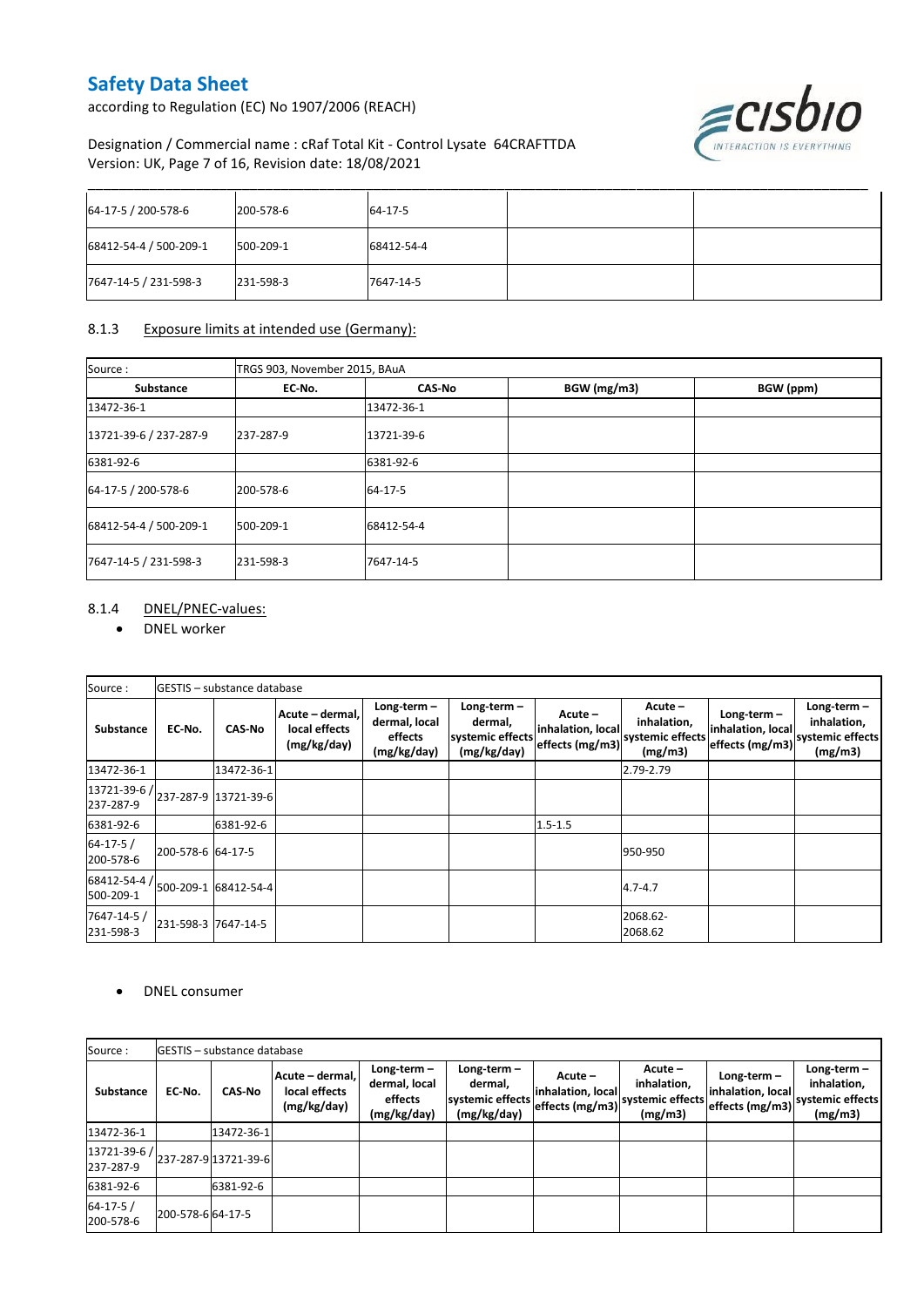according to Regulation (EC) No 1907/2006 (REACH)



#### Designation / Commercial name : cRaf Total Kit - Control Lysate 64CRAFTTDA Version: UK, Page 8 of 16, Revision date: 18/08/2021

| $\begin{array}{ c c c c c }\n 7647 - 14 - 5 & 231 - 598 - 3 & 7647 - 14 - 5 & 231 - 598 - 3 & 7647 - 14 - 5 & 231 - 598 - 3 & 7647 - 14 - 5 & 311 - 598 - 3 & 7647 - 14 & 566 \end{array}$ |  |  |  |  |  |
|--------------------------------------------------------------------------------------------------------------------------------------------------------------------------------------------|--|--|--|--|--|

#### DNEL remark:

• PNEC

| Source:                      | <b>INERIS</b>       |                                 |            |                    |  |              |  |  |                      |                                                                                                                                                                                                                                                                                                                                                                                                                                                                                                                  |  |            |                      |  |              |  |  |
|------------------------------|---------------------|---------------------------------|------------|--------------------|--|--------------|--|--|----------------------|------------------------------------------------------------------------------------------------------------------------------------------------------------------------------------------------------------------------------------------------------------------------------------------------------------------------------------------------------------------------------------------------------------------------------------------------------------------------------------------------------------------|--|------------|----------------------|--|--------------|--|--|
|                              |                     |                                 |            | PNEC AQUATIC       |  |              |  |  |                      |                                                                                                                                                                                                                                                                                                                                                                                                                                                                                                                  |  |            | <b>PNEC Sediment</b> |  |              |  |  |
| <b>Substance</b>             | EC-No.              | <b>CAS-No</b>                   | freshwater |                    |  | marine water |  |  | intermittent release |                                                                                                                                                                                                                                                                                                                                                                                                                                                                                                                  |  | freshwater |                      |  | marine water |  |  |
|                              |                     |                                 |            | $(mg/L)$ $(mg/kg)$ |  |              |  |  |                      | $\lceil (ppm) \rceil \cdot \lceil (mg/L) \rceil \cdot \lceil (mg/kg) \rceil \cdot \lceil (mg/L) \rceil \cdot \lceil (mg/k) \rceil \cdot \lceil (mg/L) \rceil \cdot \lceil (mg/L) \rceil \cdot \lceil (mg/L) \rceil \cdot \lceil (mg/L) \rceil \cdot \lceil (mg/L) \rceil \cdot \lceil (mg/L) \rceil \cdot \lceil (mg/L) \rceil \cdot \lceil (mg/L) \rceil \cdot \lceil (mg/L) \rceil \cdot \lceil (mg/L) \rceil \cdot \lceil (mg/L) \rceil \cdot \lceil (gm/L) \rceil \cdot \lceil (gm/L) \rceil \cdot \lceil ($ |  |            |                      |  |              |  |  |
| 13472-36-1                   |                     | 13472-36-1                      |            |                    |  |              |  |  |                      |                                                                                                                                                                                                                                                                                                                                                                                                                                                                                                                  |  |            |                      |  |              |  |  |
| 13721-39-6                   |                     | / 237-287- 237-287-9 13721-39-6 |            |                    |  |              |  |  |                      |                                                                                                                                                                                                                                                                                                                                                                                                                                                                                                                  |  |            |                      |  |              |  |  |
| 6381-92-6                    |                     | 6381-92-6                       |            |                    |  |              |  |  |                      |                                                                                                                                                                                                                                                                                                                                                                                                                                                                                                                  |  |            |                      |  |              |  |  |
| $64 - 17 - 5/$<br>200-578-6  | 200-578-6 64-17-5   |                                 |            |                    |  |              |  |  |                      |                                                                                                                                                                                                                                                                                                                                                                                                                                                                                                                  |  |            |                      |  |              |  |  |
| 68412-54-4<br>/ 500-209-     | 500-209-1           | 68412-54-4                      |            |                    |  |              |  |  |                      |                                                                                                                                                                                                                                                                                                                                                                                                                                                                                                                  |  |            |                      |  |              |  |  |
| 7647-14-5<br>/ 231-598-<br>В | 231-598-3 7647-14-5 |                                 |            |                    |  |              |  |  |                      |                                                                                                                                                                                                                                                                                                                                                                                                                                                                                                                  |  |            |                      |  |              |  |  |

| Source:                                         | <b>INERIS</b> |               |           |         |       |                                |         |       |          |         |       |                             |         |       |
|-------------------------------------------------|---------------|---------------|-----------|---------|-------|--------------------------------|---------|-------|----------|---------|-------|-----------------------------|---------|-------|
|                                                 |               |               | Others    |         |       |                                |         |       |          |         |       |                             |         |       |
| <b>Substance</b>                                | EC No.        | <b>CAS-No</b> | PNEC soil |         |       | PNEC sewage treatment<br>plant |         |       | PNEC air |         |       | PNEC secondary<br>poisoning |         |       |
|                                                 |               |               | (mg/L)    | (mg/kg) | (ppm) | (mg/L)                         | (mg/kg) | (ppm) | (mg/L)   | (mg/kg) | (ppm) | (mg/L)                      | (mg/kg) | (ppm) |
| 13472-36-1                                      |               | 13472-36-1    |           |         |       |                                |         |       |          |         |       |                             |         |       |
| $13721 - 39 - 6$ / $237 - 287 - 9$<br>237-287-9 |               | 13721-39-6    |           |         |       |                                |         |       |          |         |       |                             |         |       |
| 6381-92-6                                       |               | 6381-92-6     |           |         |       |                                |         |       |          |         |       |                             |         |       |
| $64 - 17 - 5/$<br>200-578-6                     | 200-578-6     | 64-17-5       |           |         |       |                                |         |       |          |         |       |                             |         |       |
| $68412 - 54 - 4$ / $500 - 209 - 1$<br>500-209-1 |               | 68412-54-4    |           |         |       |                                |         |       |          |         |       |                             |         |       |
| 7647-14-5 /<br>231-598-3                        | 231-598-3     | 7647-14-5     |           |         |       |                                |         |       |          |         |       |                             |         |       |

PNEC remark: Control parameters remark: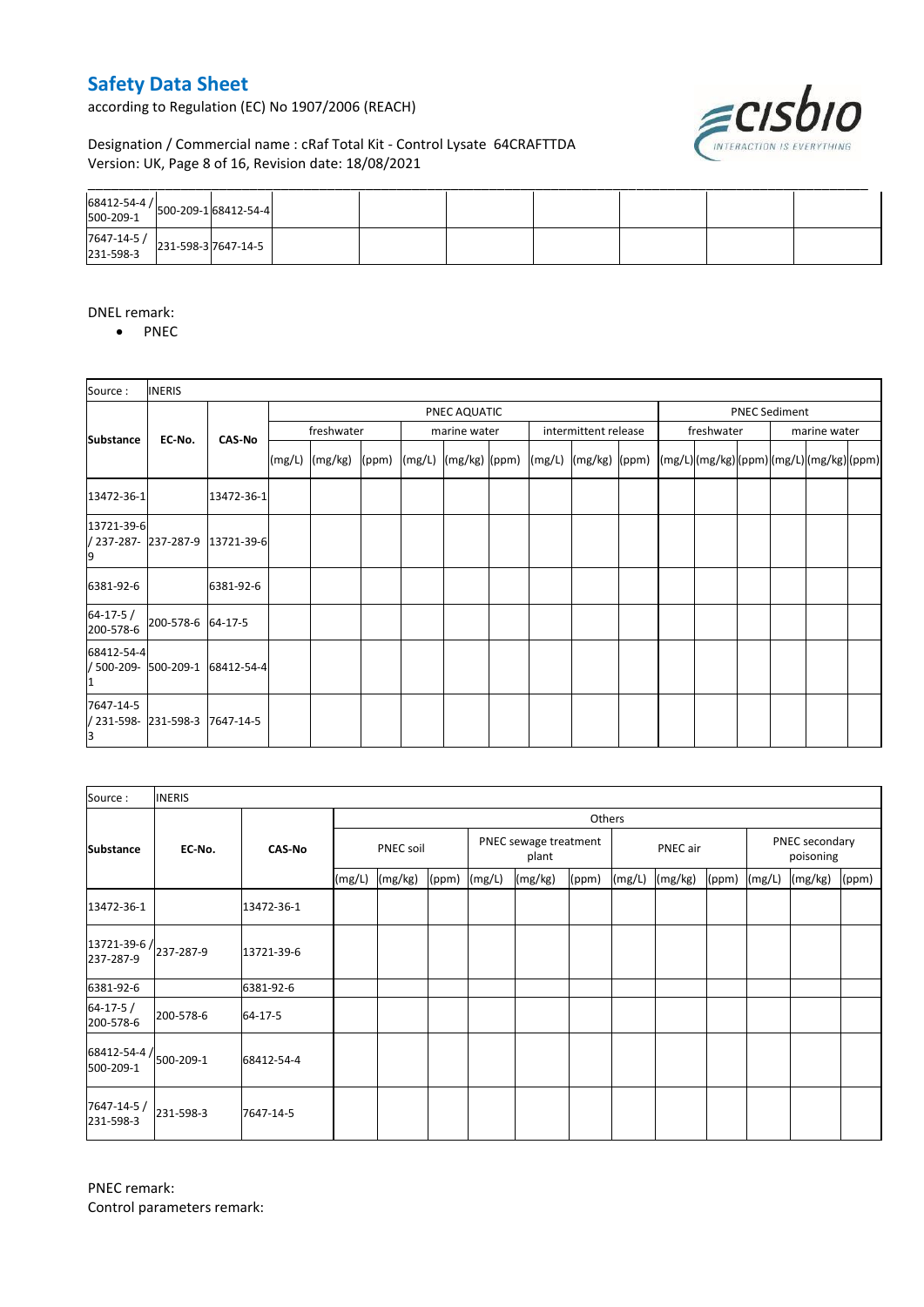according to Regulation (EC) No 1907/2006 (REACH)

Designation / Commercial name : cRaf Total Kit - Control Lysate 64CRAFTTDA Version: UK, Page 9 of 16, Revision date: 18/08/2021



#### *8.2 Exposure controls*

8.2.1 Appropriate engineering controls:

8.2.2 Personal protective equipment: **Eye / Face protection**: Safety glasses with side-shields ; **Skin protection**:Gloves ; **Respiratory protection**:Ensure adequate ventilation ; **Thermal hazards**:

8.2.3 Environmental exposure controls:

## **Section 9 : Physical and chemical properties**

#### *9.1 Information on basic physical and chemical properties*

Appearance

| <u>rippedrunce</u>    |             |
|-----------------------|-------------|
| Physical state        | Liquid      |
| Colour                | Colorless : |
| Odour                 |             |
| Odour threshold (ppm) |             |

\_\_\_\_\_\_\_\_\_\_\_\_\_\_\_\_\_\_\_\_\_\_\_\_\_\_\_\_\_\_\_\_\_\_\_\_\_\_\_\_\_\_\_\_\_\_\_\_\_\_\_\_\_\_\_\_\_\_\_\_\_\_\_\_\_\_\_\_\_\_\_\_\_\_\_\_\_\_\_\_\_\_\_\_\_\_\_\_\_\_\_\_\_\_\_\_\_\_\_\_\_

|                                                            |                                           | Value | Concentration<br>(mol/L) | Method | Temperature (°C) | Pressure (kPa) | Remark |
|------------------------------------------------------------|-------------------------------------------|-------|--------------------------|--------|------------------|----------------|--------|
| pH                                                         |                                           |       |                          |        |                  |                |        |
| Melting point (°C)                                         |                                           |       |                          |        |                  |                |        |
| Freezing point (°C)                                        |                                           |       |                          |        |                  |                |        |
|                                                            | Initial boiling point/boiling range (°C)  |       |                          |        |                  |                |        |
| Flash point (°C)                                           |                                           |       |                          |        |                  |                |        |
| Evaporation rate (kg/m <sup>2</sup> /h)                    |                                           |       |                          |        |                  |                |        |
| Flammability (type:) (%)                                   |                                           |       |                          |        |                  |                |        |
| Upper/lower<br>flammability or explosive<br>limits         | Upper explosive limit<br>(%)              |       |                          |        |                  |                |        |
|                                                            | Lower explosive limit (%)                 |       |                          |        |                  |                |        |
| Vapour pressure (kPa)                                      |                                           |       |                          |        |                  |                |        |
| Vapour density (g/cm <sup>3</sup> )                        |                                           |       |                          |        |                  |                |        |
|                                                            | Density (g/cm <sup>3</sup> )              |       |                          |        |                  |                |        |
| Densities                                                  | Relative density (g/cm <sup>3</sup> )     |       |                          |        |                  |                |        |
|                                                            | Bulk density (g/cm <sup>3</sup> )         |       |                          |        |                  |                |        |
|                                                            | Critical density (g/cm <sup>3</sup> )     |       |                          |        |                  |                |        |
| Solubility (Type: ) (g/L)                                  |                                           |       |                          |        |                  |                |        |
| Partition coefficient (log Pow)<br>n-octanol/water at pH : |                                           |       |                          |        |                  |                |        |
| Auto-ignition temperature (°C)                             |                                           |       |                          |        |                  |                |        |
| Decomposition temperature (°C)                             |                                           |       |                          |        |                  |                |        |
| Decomposition energy : kJ                                  |                                           |       |                          |        |                  |                |        |
| Viscosity                                                  | Viscosity, dynamic (poiseuille)           |       |                          |        |                  |                |        |
|                                                            | Viscosity, cinematic (cm <sup>3</sup> /s) |       |                          |        |                  |                |        |
| Oxidising properties                                       |                                           |       |                          |        |                  |                |        |
| <b>Explosive properties</b>                                |                                           |       |                          |        |                  |                |        |

#### *9.2 Other information:*

No other relevant data available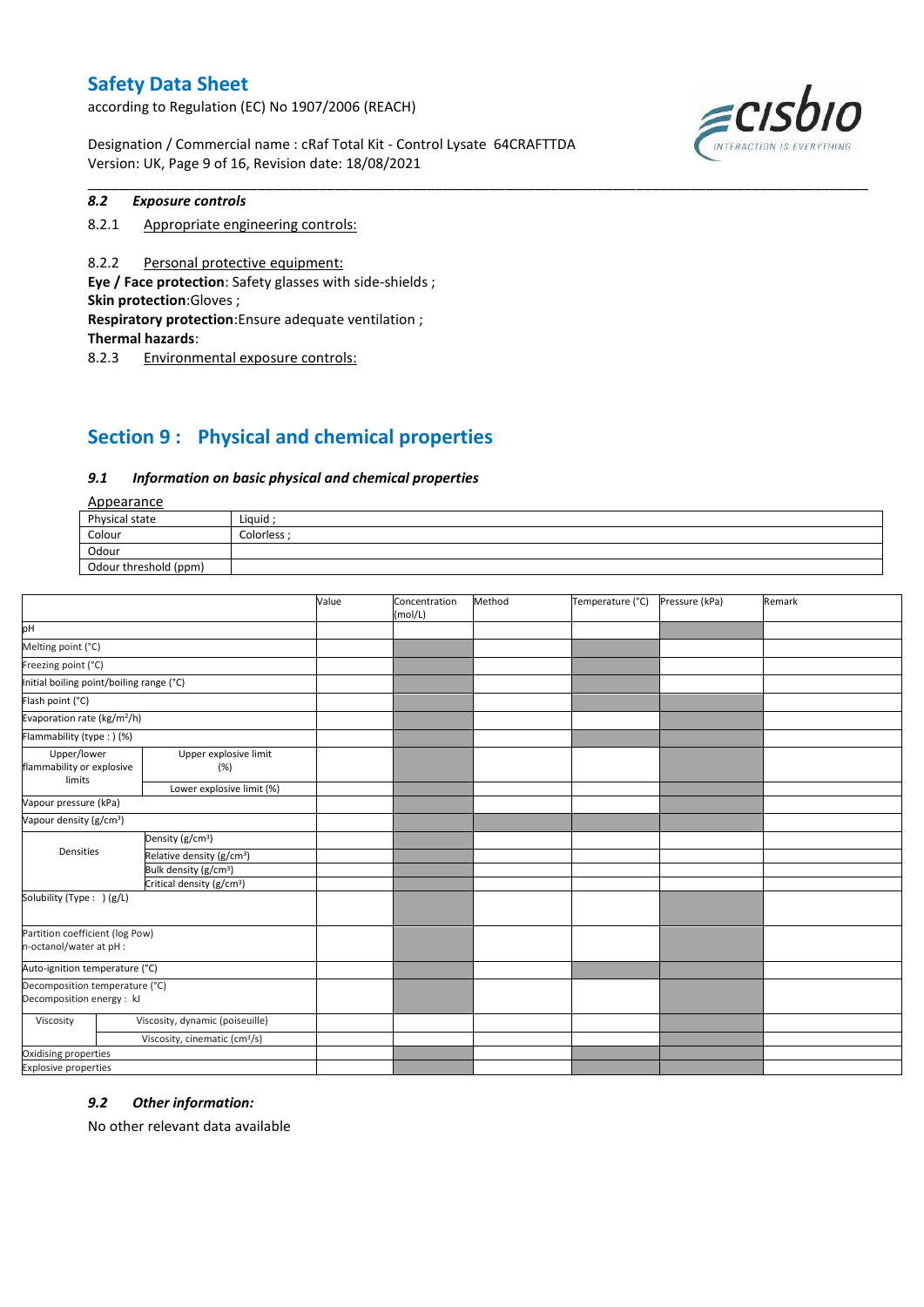according to Regulation (EC) No 1907/2006 (REACH)

Designation / Commercial name : cRaf Total Kit - Control Lysate 64CRAFTTDA Version: UK, Page 10 of 16, Revision date: 18/08/2021



## **Section 10 : Stability and reactivity**

*10.1 Reactivity* This material is considered to be non-reactive under normal use conditions. ;

\_\_\_\_\_\_\_\_\_\_\_\_\_\_\_\_\_\_\_\_\_\_\_\_\_\_\_\_\_\_\_\_\_\_\_\_\_\_\_\_\_\_\_\_\_\_\_\_\_\_\_\_\_\_\_\_\_\_\_\_\_\_\_\_\_\_\_\_\_\_\_\_\_\_\_\_\_\_\_\_\_\_\_\_\_\_\_\_\_\_\_\_\_\_\_\_\_\_\_\_\_

- *10.2 Chemical stability*
- *10.3 Possibility of hazardous reactions*
- *10.4 Conditions to avoid:*
- *10.5 Incompatible materials:*
- *10.6 Hazardous decomposition products:*

Does not decompose when used for intended uses. ;

## **Section 11 : Toxicological information**

Toxicokinetics, metabolism and distribution

#### *11.1 Information on toxicological effects*

#### Substances

**Acute toxicity**

Animal data: Acute oral toxicity:

| Substance name          | <b>LD50</b><br>(mg/kg) | <b>Species</b> | Method | Symptoms / delayed effects | Remark        |
|-------------------------|------------------------|----------------|--------|----------------------------|---------------|
| 127087-87-0 / 500-315-8 |                        |                |        |                            | Data lacking. |
| 9002-93-1               | 1800-1800              | Rat            |        |                            |               |

Acute dermal toxicity:

Acute inhalative toxicity:

| Substance name          | $C(E)$ L50<br>(mg/L) | <b>Exposure time</b> | <b>Species</b> | <b>Method</b> | Remark |
|-------------------------|----------------------|----------------------|----------------|---------------|--------|
| 127087-87-0 / 500-315-8 |                      |                      |                |               |        |

Practical experience / human evidence: Assessment / Classification: General Remark:

#### **•** Skin corrosion/irritation

Animal data:

| 11.<br>Method<br>----<br>,,,,,,,,<br>Score<br><b>Species</b><br>time<br>-Re<br>nsure<br>sub:<br>-vn/<br>name<br>.cion<br>וווגעי<br>an Marc<br><br>- - - |
|---------------------------------------------------------------------------------------------------------------------------------------------------------|
|---------------------------------------------------------------------------------------------------------------------------------------------------------|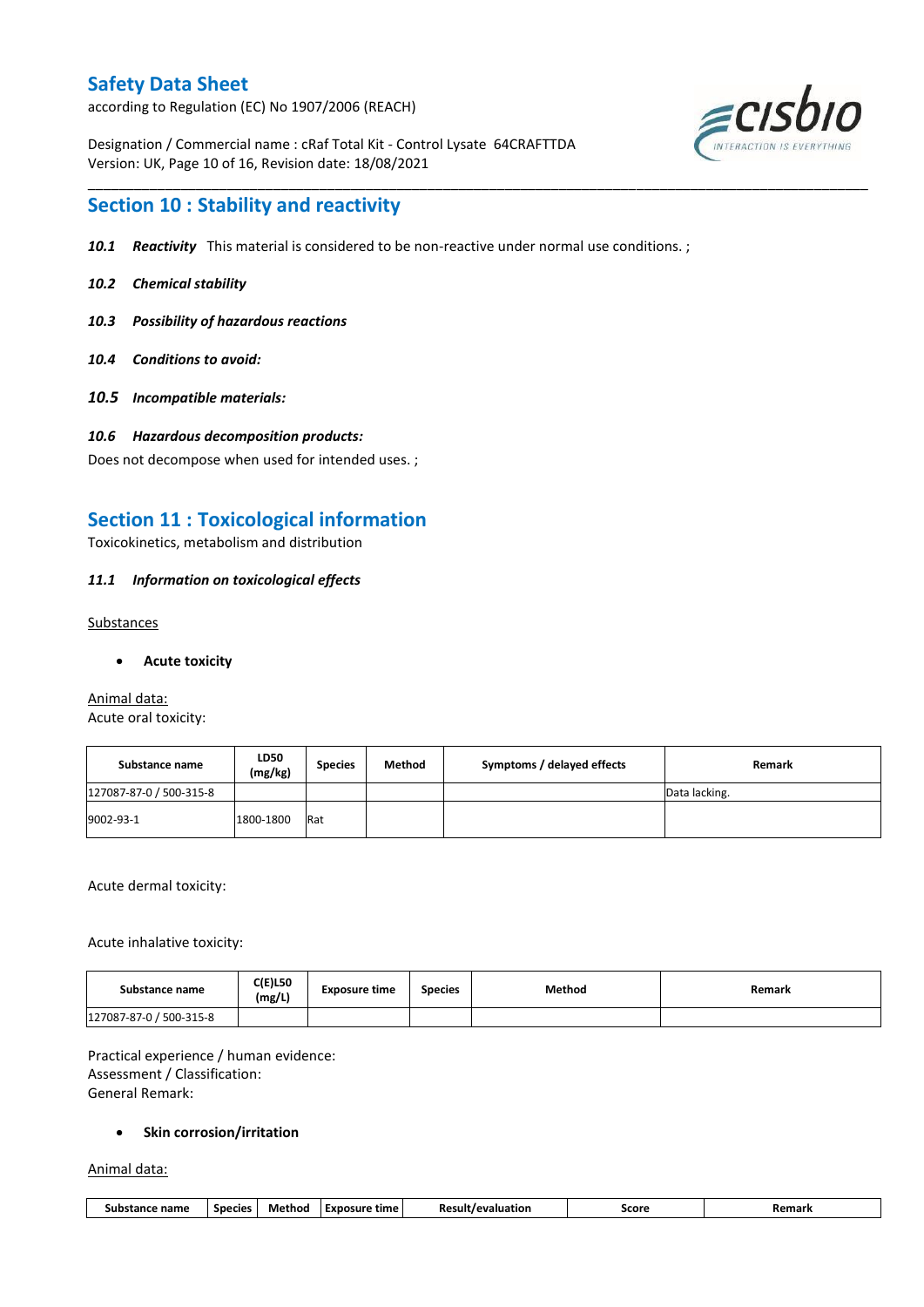according to Regulation (EC) No 1907/2006 (REACH)

#### Designation / Commercial name : cRaf Total Kit - Control Lysate 64CRAFTTDA Version: UK, Page 11 of 16, Revision date: 18/08/2021



|                 |  | ______ | ____<br>_____ |
|-----------------|--|--------|---------------|
| <b>IQOO2-93</b> |  |        |               |

In-vitro skin test method: In-vitro skin test result: Assessment / Classification:

#### **Eye damage/irritation**

#### Animal data:

| Substance name              | <b>Species</b> | Method | <b>Exposure time</b> | <b>Result/evaluation</b> | Score | Remark |
|-----------------------------|----------------|--------|----------------------|--------------------------|-------|--------|
| 127087-87-0 / 500-<br>315-8 |                |        |                      |                          |       |        |
| 9002-93-1                   | Rabbit         |        |                      | Eve irritation           |       |        |

In vitro eye test method: In vitro eye test result: Assessment / Classification:

#### **CMR effects (carcinogenity, mutagenicity and toxicity for reproduction)**

o Germ cell mutagenicity:

Animal data:

Assessment / Classification:

o Carcinogenicity

Practical experience / human evidence: Animal data:

Other information: Assessment / Classification:

o Reproductive toxicity

Practical experience / human evidence: Animal data:

Other information: Assessment / Classification:

Overall assessment on CMR properties:

- **Specific target organ toxicity (single exposure)**
	- o STOT SE 1 and 2

Animal data:

Other information:

o STOT SE 3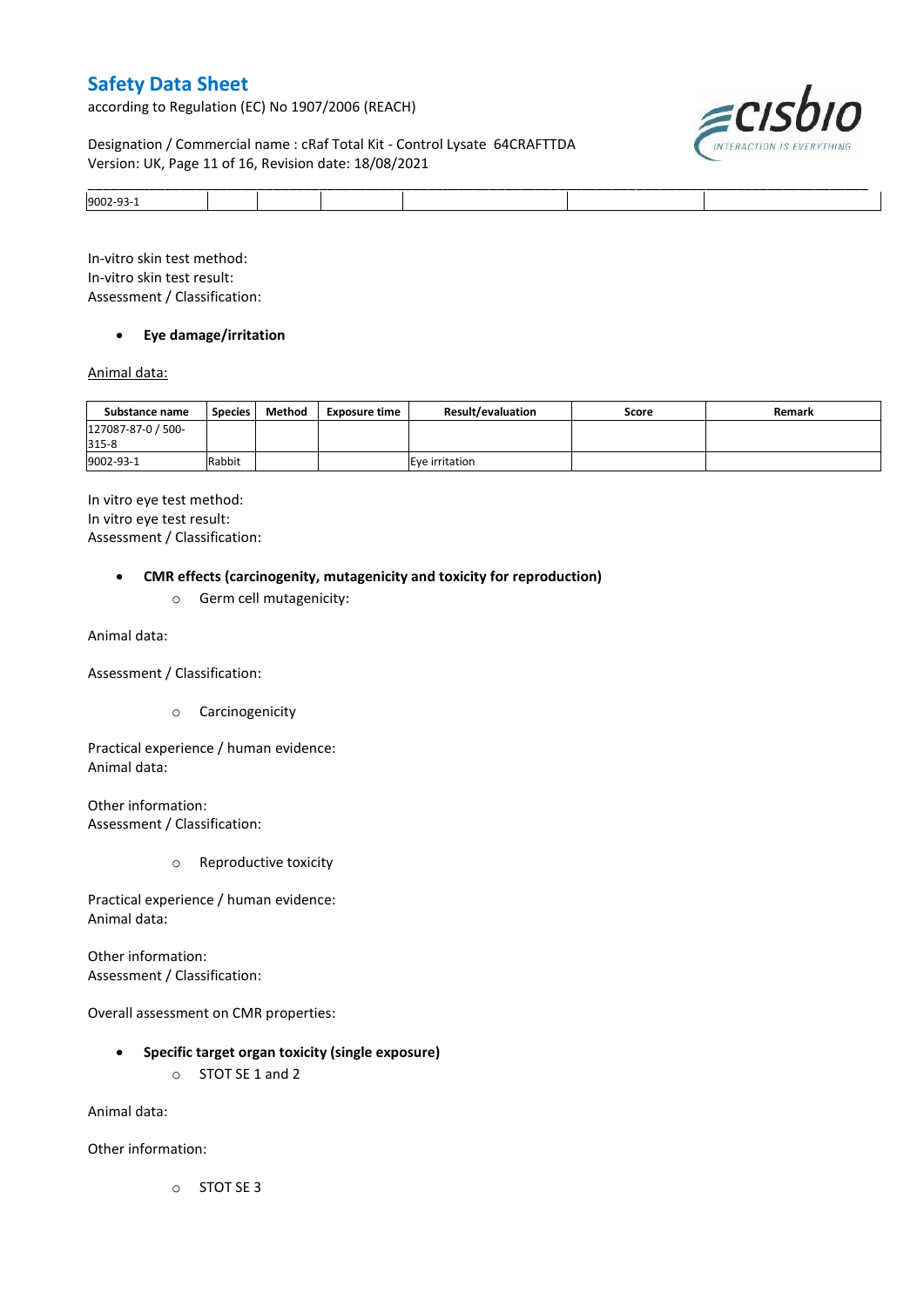according to Regulation (EC) No 1907/2006 (REACH)

Designation / Commercial name : cRaf Total Kit - Control Lysate 64CRAFTTDA Version: UK, Page 12 of 16, Revision date: 18/08/2021



Practical experience / human evidence:

Other information: Assessment / Classification:

#### **Specific target organ toxicity (repeated exposure)**

Practical experience / human evidence: Animal data:

Assessment / Classification: Other information

**Aspiration hazard**

Practical experience / human evidence: Experimental data: viscosity data: see SECTION 9. Assessment / Classification: Remark:

11.1.1 Mixtures No toxicological information is available for the mixture itself

## **Section 12 : Ecological information**

In case that test data regarding one endpoint/differentiation exist for the mixture itself, the classification is carried out according to the substance criteria (excluding biodegradation and bioaccumulation). If no test data exist, the criteria for mixture classification has to be used (calculation method) in this case the toxicological data of the ingredients are shown.

\_\_\_\_\_\_\_\_\_\_\_\_\_\_\_\_\_\_\_\_\_\_\_\_\_\_\_\_\_\_\_\_\_\_\_\_\_\_\_\_\_\_\_\_\_\_\_\_\_\_\_\_\_\_\_\_\_\_\_\_\_\_\_\_\_\_\_\_\_\_\_\_\_\_\_\_\_\_\_\_\_\_\_\_\_\_\_\_\_\_\_\_\_\_\_\_\_\_\_\_\_

#### *12.1 Aquatic toxicity:*

Acute (short-term) fish toxicity

| Source:                                          |        |                   |                       |                       |                  | Informations relatives à la réglementation VME (France) : ED 984, 07.2012 |                              |        |        |                       |
|--------------------------------------------------|--------|-------------------|-----------------------|-----------------------|------------------|---------------------------------------------------------------------------|------------------------------|--------|--------|-----------------------|
| Substance                                        | EC-No. | <b>CAS-No</b>     | <b>LC50</b><br>(mg/L) | <b>EC50</b><br>(mg/L) | Test<br>duration | <b>Species</b>                                                            | Result/<br><b>Evaluation</b> | Method | Remark | <b>General Remark</b> |
| $127087-87-0$ 500-315-8 $ ^{427}$<br>/ 500-315-8 |        | 127087-<br>$87-0$ |                       |                       |                  |                                                                           |                              |        |        |                       |
| 9002-93-1                                        |        | 9002-93-1         | 8.9                   |                       |                  | Pimephales<br>96 <sub>c</sub> promelas<br>(fathead<br>minnow)             |                              |        |        |                       |

#### Chronic (long-term) fish toxicity

| Source:                    |           | Informations relatives à la réglementation VME (France) : ED 984, 07.2012 |  |                           |                |        |        |                       |  |  |  |
|----------------------------|-----------|---------------------------------------------------------------------------|--|---------------------------|----------------|--------|--------|-----------------------|--|--|--|
| Substance                  | EC No.    | <b>CAS-No</b>                                                             |  | NOEC (mg/L) Test duration | <b>Species</b> | Method | Remark | <b>General Remark</b> |  |  |  |
| 127087-87-0 /<br>500-315-8 | 500-315-8 | 127087-87-0                                                               |  |                           |                |        |        |                       |  |  |  |
| 9002-93-1                  |           | 9002-93-1                                                                 |  |                           |                |        |        |                       |  |  |  |

#### Acute (short-term) toxicity to crustacea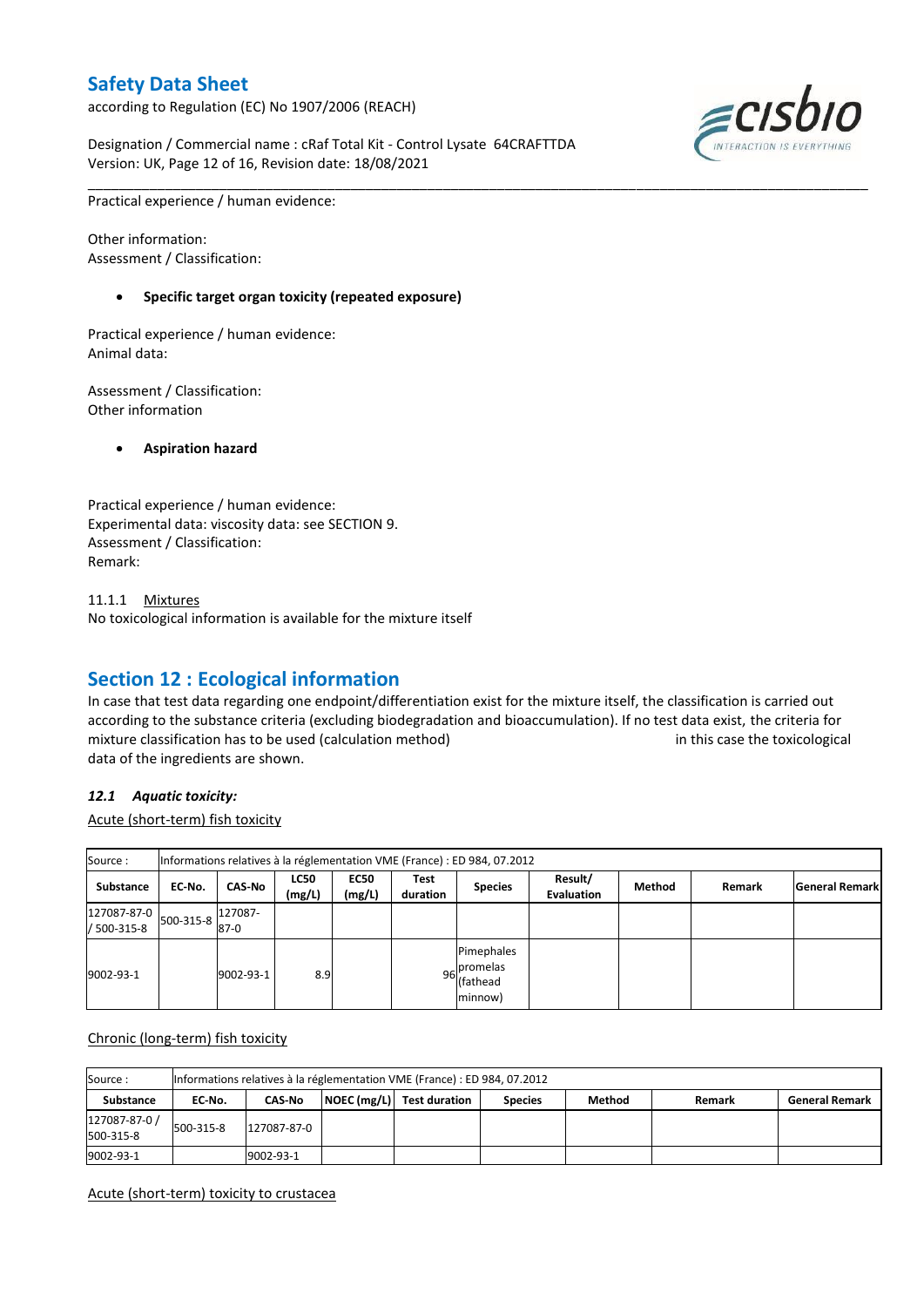according to Regulation (EC) No 1907/2006 (REACH)



#### Designation / Commercial name : cRaf Total Kit - Control Lysate 64CRAFTTDA Version: UK, Page 13 of 16, Revision date: 18/08/2021

| Source:                                                  |        |            |                       | Informations relatives à la réglementation VME (France) : ED 984, 07.2012 |                |                              |        |        |                       |
|----------------------------------------------------------|--------|------------|-----------------------|---------------------------------------------------------------------------|----------------|------------------------------|--------|--------|-----------------------|
| Substance                                                | EC-No. | CAS-No     | <b>EC50</b><br>(mg/L) | Test duration                                                             | <b>Species</b> | Result/<br><b>Evaluation</b> | Method | Remark | <b>General Remark</b> |
| $127087-87-0$ / $500-315-8$ 1 <sup>1/</sup><br>500-315-8 |        | 127087-87- |                       |                                                                           |                |                              |        |        |                       |
| 9002-93-1                                                |        | 9002-93-1  | 26                    | 48                                                                        |                |                              |        |        |                       |

#### Chronic (long-term) toxicity to crustacea

| Source :                   |           | Informations relatives à la réglementation VME (France) : ED 984, 07.2012 |  |                           |                |        |        |                       |  |  |  |
|----------------------------|-----------|---------------------------------------------------------------------------|--|---------------------------|----------------|--------|--------|-----------------------|--|--|--|
| Substance                  | EC-No.    | <b>CAS-No</b>                                                             |  | NOEC (mg/L) Test duration | <b>Species</b> | Method | Remark | <b>General Remark</b> |  |  |  |
| 127087-87-0 /<br>500-315-8 | 500-315-8 | 127087-87-0                                                               |  |                           |                |        |        |                       |  |  |  |
| 9002-93-1                  |           | 9002-93-1                                                                 |  |                           |                |        |        |                       |  |  |  |

#### Acute (short-term) toxicity to algae and cyanobacteria

| Source:                                          |        | Informations relatives à la réglementation VME (France) : ED 984, 07.2012 |  |                           |                |                              |        |        |                       |  |  |
|--------------------------------------------------|--------|---------------------------------------------------------------------------|--|---------------------------|----------------|------------------------------|--------|--------|-----------------------|--|--|
| Substance                                        | EC No. | CAS-No                                                                    |  | EC50 (mg/L) Test duration | <b>Species</b> | Result/<br><b>Evaluation</b> | Method | Remark | <b>General Remark</b> |  |  |
| $127087 - 87 - 0$ / $500 - 315 - 8$<br>500-315-8 |        | 127087-87-                                                                |  |                           |                |                              |        |        |                       |  |  |
| 9002-93-1                                        |        | 9002-93-1                                                                 |  |                           |                |                              |        |        |                       |  |  |

#### Toxicity to microorganisms and other aquatic plants / organisms

| Source:                    |           | Informations relatives à la réglementation VME (France) : ED 984, 07.2012 |               |                |        |               |                       |  |  |  |  |
|----------------------------|-----------|---------------------------------------------------------------------------|---------------|----------------|--------|---------------|-----------------------|--|--|--|--|
| <b>Substance</b>           | EC-No.    | CAS-No                                                                    | $EC50$ (mg/L) | <b>Species</b> | Method | <b>Remark</b> | <b>General Remark</b> |  |  |  |  |
| 127087-87-0 /<br>500-315-8 | 500-315-8 | 127087-87-0                                                               |               |                |        |               |                       |  |  |  |  |
| 9002-93-1                  |           | 9002-93-1                                                                 |               |                |        |               |                       |  |  |  |  |

Assessment / Classification:

#### *12.2 Persistence and degradability*

Biodegradation:

| Source:                    | Informations relatives à la réglementation VME (France) : ED 984, 07.2012 |               |                 |                                    |                            |               |                                                                                      |  |  |  |  |
|----------------------------|---------------------------------------------------------------------------|---------------|-----------------|------------------------------------|----------------------------|---------------|--------------------------------------------------------------------------------------|--|--|--|--|
| Substance                  | EC No.                                                                    | <b>CAS-No</b> | <b>Inoculum</b> | <b>Biodegradation</b><br>parameter | Degradation<br>rate $(\%)$ | <b>Method</b> | Remark                                                                               |  |  |  |  |
| 127087-87-0 /<br>500-315-8 | 500-315-8                                                                 | 127087-87-0   |                 |                                    |                            |               |                                                                                      |  |  |  |  |
| 9002-93-1                  |                                                                           | 9002-93-1     |                 | BOD (% of COD).                    | 36-36                      |               | In accordance with the required<br>stability the product is poorly<br>biodegradable. |  |  |  |  |

Abiotic Degradation:

| Source:          |        |               |                                            |                                   |                      |    |        |        |
|------------------|--------|---------------|--------------------------------------------|-----------------------------------|----------------------|----|--------|--------|
| <b>Substance</b> | EC No. | <b>CAS-No</b> | <b>Abiotic</b><br>degradation test<br>type | Half-life time Temperature<br>(j) | 10 <sub>m</sub><br>◡ | рH | Method | Remark |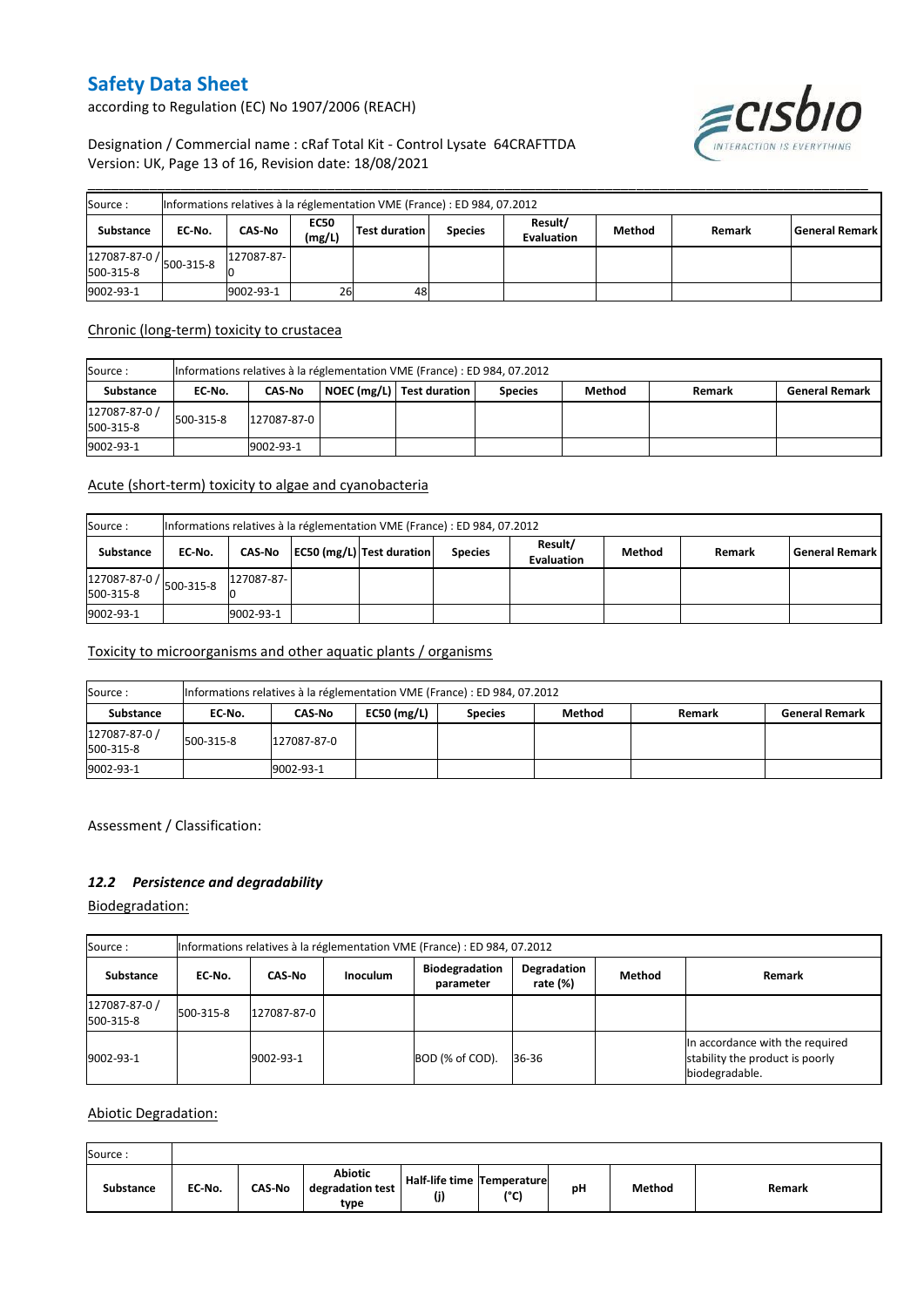according to Regulation (EC) No 1907/2006 (REACH)

# ≡cısbıo

#### Designation / Commercial name : cRaf Total Kit - Control Lysate 64CRAFTTDA Version: UK, Page 14 of 16, Revision date: 18/08/2021

| 127087-87-0 /<br>500-315-8 | 500-315-8 | 127087-87- |  |  |  |
|----------------------------|-----------|------------|--|--|--|
| 9002-93-1                  |           | 9002-93-1  |  |  |  |

Assessment / Classification:

#### *12.3 Bioaccumulative potential*

Bioconcentration factor (BCF):

| Source:                              |        |               |                |        |        |        |
|--------------------------------------|--------|---------------|----------------|--------|--------|--------|
| Substance                            | EC No. | <b>CAS-No</b> | <b>Species</b> | Result | Method | Remark |
| 127087-87-0 / 500-<br>015.8<br>315-8 |        | 127087-87-0   |                |        |        |        |
| 9002-93-1                            |        | 9002-93-1     |                |        |        |        |

#### *12.4 Mobility in soil*

| Source:                                       |       |                 |                                                |      |                                        |         |                                         |                                                   |                                                 |        |        |
|-----------------------------------------------|-------|-----------------|------------------------------------------------|------|----------------------------------------|---------|-----------------------------------------|---------------------------------------------------|-------------------------------------------------|--------|--------|
| Substance                                     | EC n° |                 | <sup>1</sup> CAS n° Distribution Transport   . | type | Henry's law<br>constant<br>(Pa.m3/mol) | Log KOC | <b>Half-life</b><br>time in<br>soil (j) | <b>Half-life</b><br>time in<br>fresh<br>water (j) | <b>Half-life</b><br>time in<br>sea water<br>(j) | Method | Remark |
| 127087-87-0 500-315- 127087-<br>/ 500-315-8 8 |       | $87-0$          |                                                |      |                                        |         |                                         |                                                   |                                                 |        |        |
| 9002-93-1                                     |       | 9002-<br>$93-1$ |                                                |      |                                        |         |                                         |                                                   |                                                 |        |        |

#### *12.5 Results of PBT and vPvB assessment*

#### *12.6 Other adverse effects:*

Additional ecotoxicological information:

## **Section 13 : Disposal considerations**

#### *13.1 Waste treatment methods*

Waste treatment options: Dispose of waste according to applicable legislation. ;

## **Section 14 : Transport information**

ADR/RID/AND/IMDG/IATA

| UN No.                     |  |
|----------------------------|--|
| UN Proper shipping name    |  |
| Transport hazard class(es) |  |
| Hazard label(s)            |  |
|                            |  |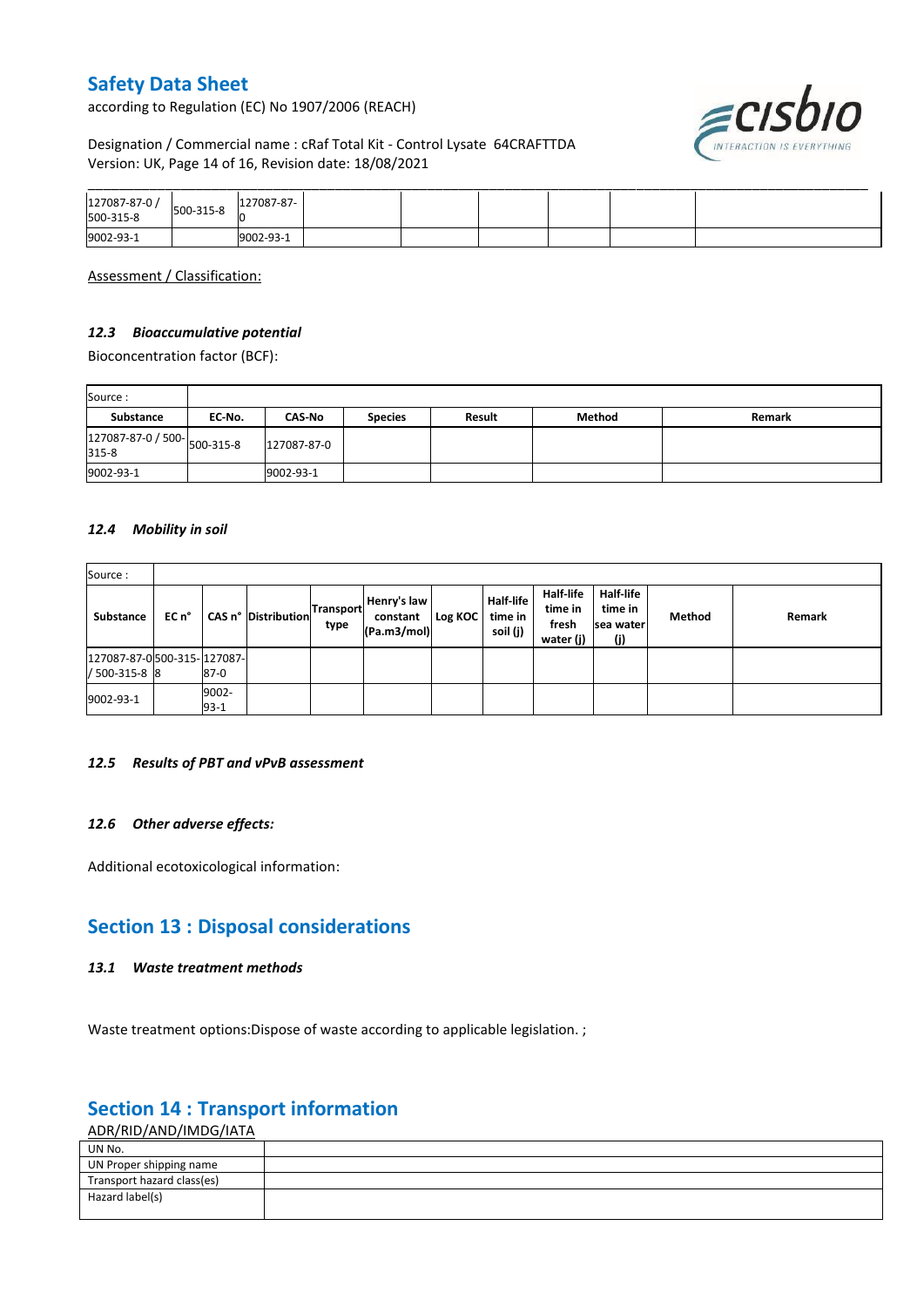according to Regulation (EC) No 1907/2006 (REACH)

Designation / Commercial name : cRaf Total Kit - Control Lysate 64CRAFTTDA Version: UK, Page 15 of 16, Revision date: 18/08/2021

\_\_\_\_\_\_\_\_\_\_\_\_\_\_\_\_\_\_\_\_\_\_\_\_\_\_\_\_\_\_\_\_\_\_\_\_\_\_\_\_\_\_\_\_\_\_\_\_\_\_\_\_\_\_\_\_\_\_\_\_\_\_\_\_\_\_\_\_\_\_\_\_\_\_\_\_\_\_\_\_\_\_\_\_\_\_\_\_\_\_\_\_\_\_\_\_\_\_\_\_\_



Packing group

## *Transport in bulk according to Annex II of MARPOL 73/78 and the IBC Code* Land transport (ADR/RID) Classification code ADR: Special Provisions for ADR/RID: Limited quantities for ADR/RID: Excepted Quantities for ADR/RID: Packing Instructions for ADR/RID: Special packing provisions for ADR/RID: Mixed packing provisions: Portable tanks and bulk containers Instructions: Portable tanks and bulk containers Special Provisions: ADR Tank Code: ADR Tank special provisions: Vehicle for tank carriage: Special provisions for carriage Packages: Special provisions for carriage Bulk: Special provisions for carriage for loading, unloading and handling: Special Provisions for carriage Operation: Hazard identification No: Transport category (Tunnel restriction code): Sea transport (IMDG) Marine Pollutant: Subsidiary risk(s) for IMDG: Packing provisions for IMDG: Limited quantities for IMDG: Packing instructions for IMDG: IBC Instructions: IBC Provisions: IMO tank instructions: UN tank instructions: Tanks and bulk Provisions: EmS : Stowage and segregation for IMDG: Properties and observations: Inland waterway transport (ADN) Classification Code ADN: Special Provisions ADN: Limited quantities ADN: Excepted quantities ADN: Carriage permitted: Equipment required: Provisions concerning loading and unloading: Provisions concerning carriage: Number of blue cones/lights: Remark: Air transport (ICAO-TI / IATA-DGR) Subsidiary risk for IATA: Excepted quantity for IATA: Passenger and Cargo Aircraft Limited Quantities Packing Instructions: Passenger and Cargo Aircraft Limited Quantities Maximal Net Quantity : Passenger and Cargo Aircraft Packaging Instructions :

Passenger and Cargo Aircraft Maximal Net Quantity : Cargo Aircraft only Packaging Instructions : Cargo Aircraft only Maximal Net Quantity : ERG code: Special Provisions for IATA:

## **Section 15 : Regulatory information**

#### *15.1 Safety, health and environmental regulations/legislation specific for the substance or mixture* EU regulations

Authorisations and/or restrictions on use:

Authorisations: 9002-93-1 Restrictions on use: 127087-87-0 / 500-315-8 64-17-5 / 200-578-6